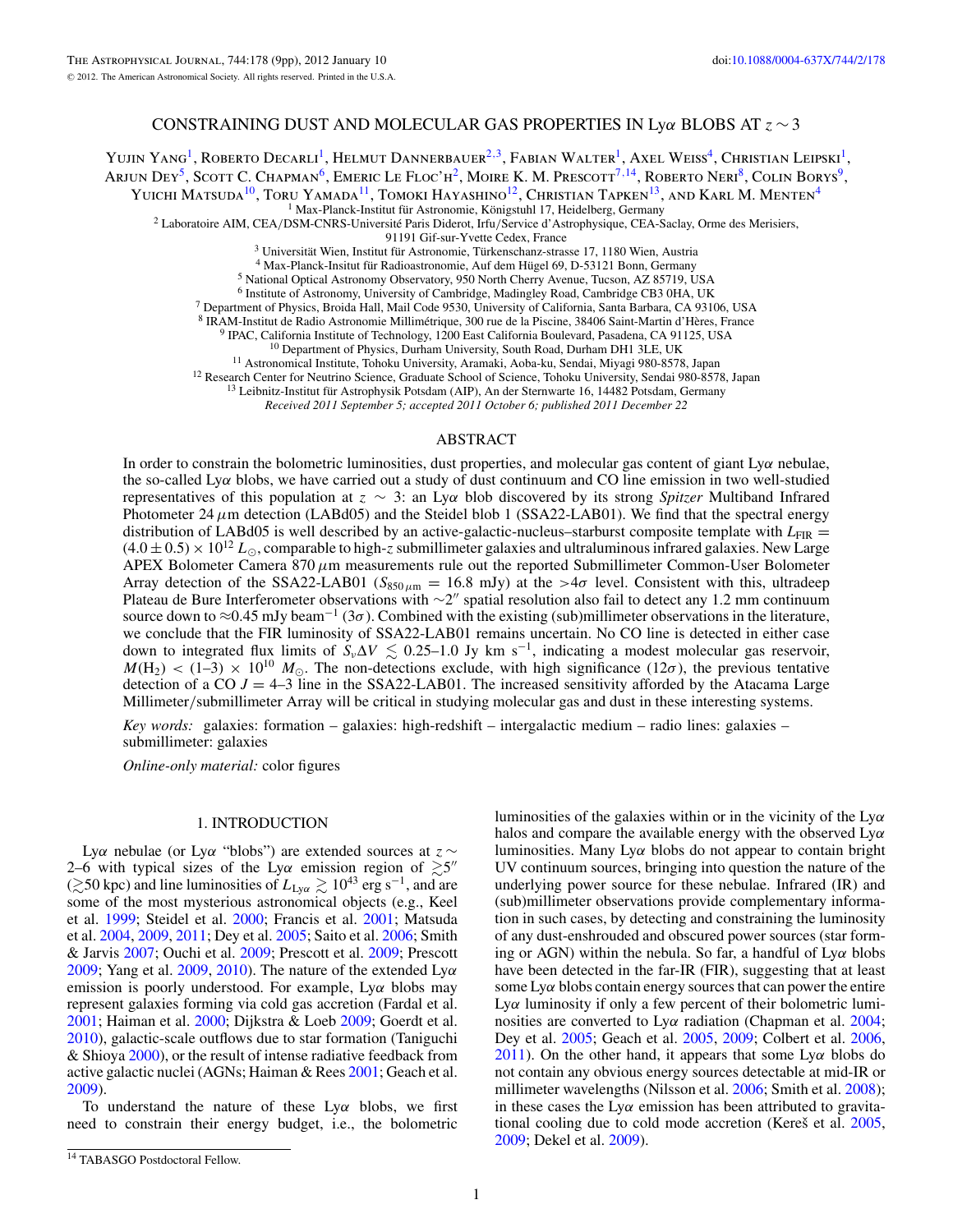Despite the enormous star formation rates indicated by the FIR luminosities of some Lyα blobs (up to ∼1000  $M_{\odot}$  yr<sup>-1</sup>), their molecular gas content—where the stars should form—has been mostly unconstrained. Therefore, it is important to understand whether there is enough cold molecular gas to power star formation in Ly*α* blobs or whether the molecular gas is depleted rapidly due to galactic-scale feedback either by superwinddriven shocks or photoionization by AGNs. In addition, if detected, carbon monoxide (CO) lines that trace the molecular gas can be used to probe the kinematics and the excitation conditions of the surrounding gas. Ly*α* blobs also present a unique opportunity to investigate the molecular gas content in environments that differ significantly from submillimeter galaxies (SMGs), high-redshift quasars (QSOs), or ultraluminous infrared galaxies (ULIRGs) that have been studied in the past (e.g., Solomon & Vanden Bout [2005\)](#page-8-0). Most luminous Ly*α* blobs share the common property that they reside in overdense environments (Palunas et al. [2004;](#page-8-0) Matsuda et al. [2004;](#page-8-0) Prescott et al. [2008;](#page-8-0) Yang et al. [2009,](#page-8-0) [2010;](#page-8-0) Matsuda et al. [2009\)](#page-8-0), suggesting that they may represent sites of massive galaxy formation. Furthermore, the discovery of spatially extended He ii *λ*1640 emission and very weak metal emission lines from an Ly*α* blob at *z* = 1*.*67 suggests that the gas in the blob may be of low metallicity (Prescott et al. [2009\)](#page-8-0).

In this paper, we present new (sub)millimeter observations of a  $z = 2.656$  Ly $\alpha$  blob discovered by Dey et al. [\(2005\)](#page-8-0) and measure its bolometric luminosity and dust properties. This blob (SST24 J1434110 +331733; hereafter LABd05) was discovered in the NOAO Deep and Wide Field Survey Boötes field (Jannuzi & Dey [1999\)](#page-8-0) by its strong *Spitzer* Multiband Infrared Photometer (MIPS) 24*μ*m flux, indicating that as an IR-bright source it may be a ULIRG with a bolometric luminosity as large as  $(1-8) \times 10^{13} L_{\odot}$ . While a 350  $\mu$ m flux density of LABd05 had been measured as a part of a large Caltech Submillimeter Observatory (CSO) Submillimeter High Angular Resolution Camera (SHARC-II) program (Bussmann et al. [2009\)](#page-8-0), the lack of (sub)millimeter observations covering both sides of the thermal dust peak of its spectral energy distribution (SED) prevented a direct constraint on its bolometric luminosity.

The best-studied Ly $\alpha$  blob (SSA22-LAB01 at  $z = 3.09$ ) in the SSA22 protocluster region discovered by Steidel et al. [\(2000\)](#page-8-0) has been reported to be associated with a bright SMG from Submillimeter Common-User Bolometer Array (SCUBA) observations (e.g., Chapman et al. [2004\)](#page-8-0). However, follow-up observation with the Submillimeter Array (SMA) at higher spatial resolution (~2") yielded a non-detection (Matsuda et al. [2007\)](#page-8-0). Furthermore, an Atacama Submillimeter Telescope Experiment (ASTE) AzTEC single-dish observation with a beam size ( $\approx$ 28") larger than SCUBA (15") also failed to detect this source down to  $\sim$ 3 mJy (3 $\sigma$ ) at 1.1 mm (Kohno et al. [2008;](#page-8-0) Tamura et al. [2009\)](#page-8-0). Thus, the FIR luminosity of SSA22-LAB01 and the exact location of the dust continuum within the blob are uncertain. In this paper, we revisit SSA22-LAB01 with Large APEX Bolometer Camera (LABOCA) measurements whose wavelength and beam size are close to those of the previous SCUBA observations. We also present ultradeep millimeter interferometric continuum observations aiming to detect the possible compact sources within the blobs and, thus, to pinpoint the exact location of the energy source.

Prior to this work, the only blob targeted with CO observations was SSA22-LAB01. Chapman et al. [\(2004\)](#page-8-0) reported a tentative detection of a CO(4–3) line, which implied a

significant molecular gas reservoir,  $M(\text{H}_2) \sim 10^{11} M_{\odot}$ .<sup>15</sup> In this paper, we present a sensitive search for CO emission in this and the Ly*α* blob, LABd05. In Section 2, we describe our dust and CO observations. In Section [3.1,](#page-3-0) we present the SED of LABd05 and constrain its dust properties. In Section [3.2,](#page-4-0) we present the single-dish submillimeter observation to verify the previous FIR measurements, and the deep millimeter observation of SSA22-LAB01 conducted to determine the location of its submillimeter continuum emission. In Sections [3.3](#page-5-0) and [3.4,](#page-7-0) we put constraints on the molecular gas contents of both Ly*α* blobs and compare their FIR and CO luminosities with those of other high-*z* galaxies. In Section [4,](#page-7-0) we summarize the results. Throughout this paper, we adopt the following cosmological parameters:  $H_0 = 70 \text{ km s}^{-1} \text{ Mpc}^{-1}$ ,  $\Omega_M = 0.3$ , and  $\Omega_{\Lambda} = 0.7$ .

### 2. OBSERVATIONS AND DATA ANALYSIS

#### *2.1. Observations of LABd05*

### *2.1.1. IRAM-30 m 1.2 mm Observation*

We observed LABd05 with the Max-Planck Millimeter Bolometer (MAMBO-2) on the Institut de Radio Astronomie Millimétrique (IRAM) 30 m telescope on 2005 May 18, 19, and 22. MAMBO-2 has a half-power spectral bandwidth from 210 to 290 GHz, with an effective band center of ∼250 GHz (1.20 mm) and a beam full width at half-maximum (FWHM) of 10*.* 7. LABd05 was observed in on–off observing mode under good weather conditions for ∼3 hr down to an rms of only 0.34 mJy  $(1\sigma)$  and was detected with a flux of 2.66 mJy (i.e., at 7.8*σ*).

#### *2.1.2. New Spitzer MIPS 70μm and 160μm Observations*

Dey et al. [\(2005\)](#page-8-0) reported non-detections of LABd05 at  $70 \mu$ m and  $160 \mu$ m based on the shallow observations of the Bootes field carried out with the MIPS instrument on board *Spitzer*. To further constrain the photometry of the source at these wavelengths, deeper pointed observations at 70*μ*m and  $160 \mu m$  were obtained with the MIPS "photometry mode" as part of a General Observer program (ID 20303). The pointspread function sizes (FWHM) are  $18''$  and  $40''$  at  $70 \,\mu m$ and  $160 \mu$ m, respectively. We reduced these new observations with the MIPS Data Analysis Tool following the prescriptions described by Gordon et al. [\(2007\)](#page-8-0), and derived fluxes for LABd05 using aperture photometry at the position of the object. However, no detection was obtained even in the deeper data. We estimated the 3*σ* upper limits as the dispersion of fluxes measured in similar apertures randomly placed over the background of each image. Aperture corrections were applied following the MIPS Data Handbook of the Spitzer Science Center, which led to 3*σ* limits of 9 mJy and 51 mJy at 70*μ*m and  $160 \mu$ m, respectively.

# *2.1.3. Archival Herschel SPIRE 250μm and 350μm data*

The *Herschel* Spectral and Photometric Imaging Receiver (SPIRE) data were obtained in SPIRE*/*PACS parallel mode as part of the Herschel Multi-tiered Extragalactic Survey (HerMES) key project (PI: S. Oliver). Among the observations available for the Boötes field, a total of seven individual

<sup>&</sup>lt;sup>15</sup> We converted the reported CO flux to the molecular gas mass using the same assumptions, cosmological parameters adopted in this paper (Section [3.3\)](#page-5-0) and the CO(4–3)/CO(1–0) brightness ratio of  $\approx 0.5$ , i.e., the same as Chapman et al. [\(2004\)](#page-8-0).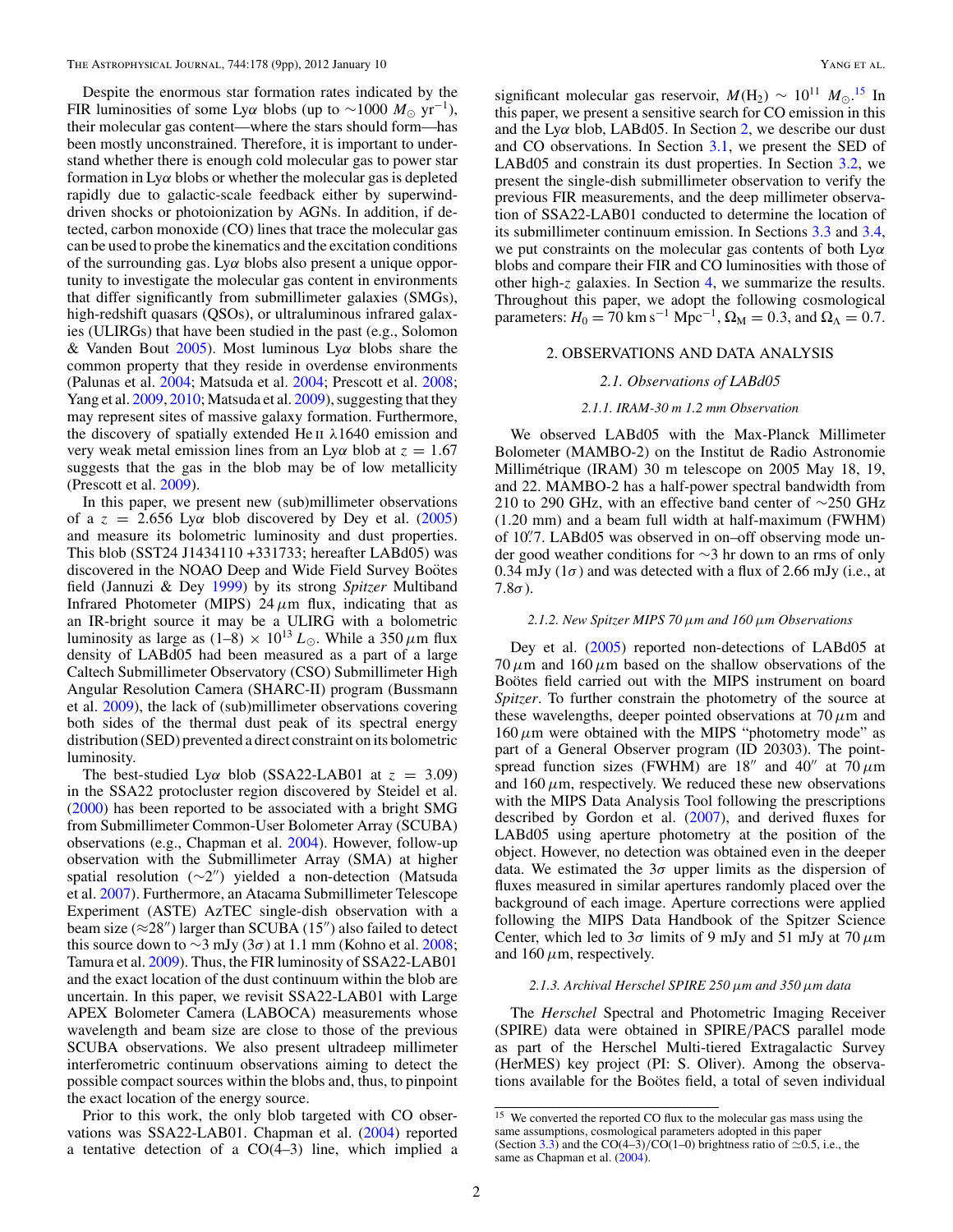<span id="page-2-0"></span>

**Figure 1.** *Herschel/*SPIRE 250*μ*m, 350*μ*m, and 500*μ*m images of LABd05. The location of the MIPS 24*μ*m source is marked with the bars.

| Table 1<br>Photometry of LABd05 |                                  |                                      |                                               |  |  |  |  |
|---------------------------------|----------------------------------|--------------------------------------|-----------------------------------------------|--|--|--|--|
| Facility                        | $\lambda_{\rm obs}$<br>$(\mu m)$ | $S_{\nu}^{\ a}$<br>(mJy)             | Note                                          |  |  |  |  |
| Spitzer/MIPS                    | 24<br>70<br>160                  | $0.856 \pm 0.005$<br>$\lt 9$<br>< 51 | Dey et al. (2005)<br>This study<br>This study |  |  |  |  |
| <b>CSO SHARC-II</b>             | 350                              | $37 \pm 13$                          | Bussmann et al. (2009)                        |  |  |  |  |
| <b>Herschel SPIRE</b>           | 250<br>350                       | $18.8 + 5.2$<br>$26.9 \pm 5.1$       | This study<br>This study                      |  |  |  |  |
| <b>IRAM MAMBO-2</b>             | 1200                             | $2.76 \pm 0.35$                      | This study                                    |  |  |  |  |

**Note.** <sup>a</sup> 3*σ* upper limits if non-detection.

maps cover the source position. The data were processed in a standard fashion using Herschel Interactive Processing Environment (HIPE) 7.0 and the latest calibration files. While the seven observations were processed and calibrated individually, the resulting final map was created by combining all calibrated data and mapping all the scans simultaneously. We then used a SPIRE source extractor implemented in HIPE (based on Savage & Oliver [2007\)](#page-8-0) to find unresolved sources and measure their fluxes using data for the approximate shape of the beam from the SPIRE Observers Manual (version 2.3). Photometric uncertainties were determined by measuring the pixel-to-pixel rms in an area of  $180$  arcmin<sup>2</sup> around the science target. This rms was determined in a cleaned map, which had all the sources detected in the previous step removed. We show the SPIRE 250, 350, and  $500 \mu$ m images in Figure 1. The FWHMs of beam profiles are 18", 25", and 36", respectively. In the 350  $\mu$ m and 500  $\mu$ m bands, the LABd05 is blended with the neighboring galaxy at the southwest direction. It was not possible to reliably obtain the 500*μ*m photometry due to severe blending. Our 350*μ*m SPIRE photometry (27  $\pm$  5 mJy) is consistent with the previous CSO)/SHARC-II observation ( $S_{350 \mu m} = 37 \pm 13$  mJy; Bussmann et al. [2009\)](#page-8-0) within the uncertainties. We summarize the photometric observations in Table 1.

### *2.1.4. IRAM-30m CO Observations*

LABd05 was observed with the single pixel heterodyne receiver on the IRAM-30m telescope on UT 2005 May 18 and 21 in good weather conditions. We used the AB and CD receiver setups, with the AB receivers tuned to CO  $J = 3-2$  (3 mm) band,  $v_{\text{obs}} = 94.614 \text{ GHz}$ ) and the CD receivers tuned to CO  $J = 5-4$  (2 mm band,  $v_{obs} = 157.675$  GHz). The FWHM of the beam is 26" and 16", respectively. Average temperatures were 195 K at 2 mm and 135 K at 3 mm. Data were taken with a wobbler rate of  $0.5$  Hz and a wobbler throw of  $50''$  in azimuth. The pointing was checked frequently and was found to be stable within  $3''$  during the runs. Calibration was done every 12 minutes with standard hot*/*cold load absorbers, and we estimate fluxes to be accurate to within  $\sim 10\% - 15\%$  in both bands. We used the  $512 \times 1$  MHz filter banks for the 3 mm receiver and the  $256 \times 4$  MHz filter banks for the 2 mm receivers. As part of the data reduction, we dropped all scans with distorted baselines, subtracted linear baselines from the remaining spectra, and then rebinned to a velocity resolution of 40 km s<sup>-1</sup>. The total onsource time is 3.4 hr for both CO observations. The conversion factors from K  $(T_A^*$  scale) to Jy at our observed frequencies are 7.0 Jy K<sup>-1</sup> and 6.1 Jy K<sup>-1</sup> for the 2 mm and 3 mm bands, respectively. The resulting rms noises are 0.4 mK (2.8 mJy) and

0.45 mK (2.8 mJy) for 2 mm and 3 mm bands observations, respectively. We summarize the CO observations in Table [2.](#page-3-0)

#### *2.2. Observations of SSA22-LAB01*

## *2.2.1. APEX LABOCA 870μm Continuum Observations*

The dust continuum of SSA22-LAB01 was observed at 870*μ*m using LABOCA (Siringo et al. [2009\)](#page-8-0) at the Atacama Pathfinder Experiment (APEX) on 2011 August 18. Observations were carried out in the photometric on–off mode under good observing conditions (PWV  $= 0.5 - 0.7$  mm). Throw and speed of the chopping secondary were set to  $60''$  and 1.5 Hz, respectively. Chopping was carried out in symmetric mode with a nodding time of 20 s. LABOCA's spatial resolution is 19*.* 2, comparable to the resolution of previous observations with SCUBA (Chapman et al. [2004\)](#page-8-0). Calibration was achieved using Uranus (66.2 Jy at the time of observations) and the absolute calibration was estimated to be about 15%. Pointing was checked every 40 minutes on the nearby QSO J2225−045 and found to be stable within 3<sup>"</sup>. 6 (rms). The data were reduced using the BoA software package. The total integration time on SSA22-LAB01 is 2 hr 20 minutes (on+off, including instrumental overheads). Our observations yield a non-detection of the source with  $S_{870 \mu m} = -2.9 \pm 2.7 (\pm 4.0)$  mJy beam<sup>-1</sup>. The first error is the rms calculated from error propagation via the rms on the reduced bolometer time line. The second error in parentheses is the uncertainty calculated from the dispersion of the individual scans, and therefore represents a more conservative error estimate.

### *2.2.2. PdBI 1.2 mm Continuum Observations*

We observed SSA22-LAB01 between 2010 May and 2011 January with the Plateau de Bure Interferometer (PdBI) in D configuration (Project ID: T0B2). The on-source observing time, corresponding to the full array of six antennae, was 5.9 hr. We set the phase center at the reported SCUBA submillimeter galaxy (SMM J221725.97+001238.9). The 1 mm receiver WideX was tuned at 241.5 GHz, corresponding to 1.25 mm in the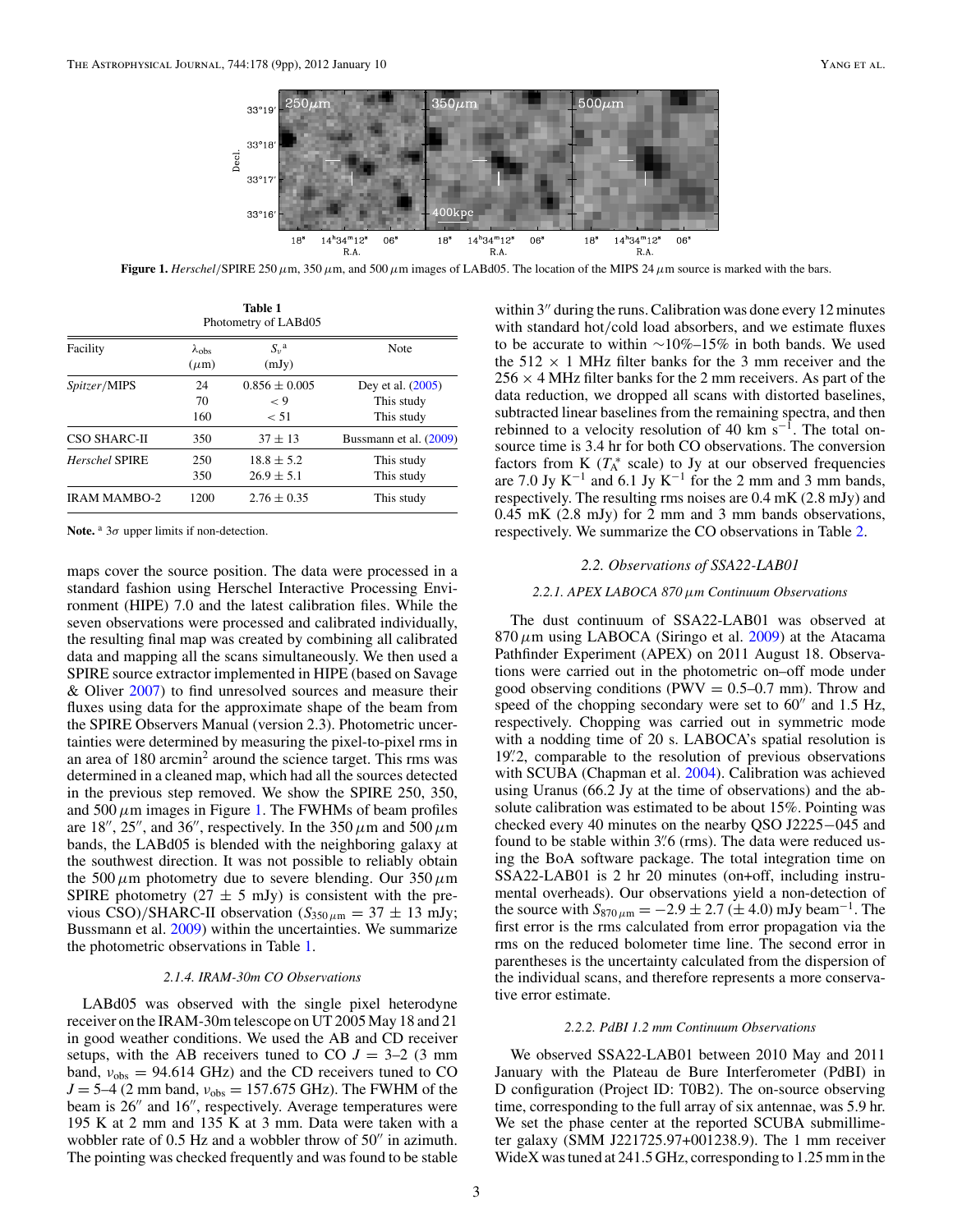<span id="page-3-0"></span>

| CO Line Observations for LABGOS and SSA22-LABOT |                             |                    |                        |                             |                                     |                                                                                           |                                     |  |
|-------------------------------------------------|-----------------------------|--------------------|------------------------|-----------------------------|-------------------------------------|-------------------------------------------------------------------------------------------|-------------------------------------|--|
| Source                                          | $z_{Lv\alpha}$ <sup>a</sup> | Transition         | $v_{\rm obs}$<br>(GHz) | $\sigma_{\rm rms}$<br>(mJy) | $\delta v^{\rm b}$<br>$(km s^{-1})$ | $L'_{\rm CO}$ $(J+1\rightarrow J)^c$<br>$(10^{10}$ K km s <sup>-1</sup> pc <sup>2</sup> ) | $M(H_2)^d$<br>$(10^{10} M_{\odot})$ |  |
| LAB <sub>d</sub> 05                             | $2.656 \pm 0.006$           | $3 - 2$<br>$5 - 4$ | 94.614<br>157.675      | 2.8<br>2.8                  | 42.0<br>42.0                        | $<$ 3.90<br>< 1.37                                                                        | < 3.12<br>$\cdots$                  |  |
| $SSA22-IAB01$                                   | $3.102 \pm 0.005$           | $3 - 2$<br>$4 - 3$ | 84.299<br>112.300      | 0.53<br>2.0                 | 100<br>26.7                         | < 1.47<br>< 1.64                                                                          | < 1.17<br>$\cdots$                  |  |

**Table 2** CO Line Observations for LABd05 and SSA22-LAB01

**Notes.**

<sup>a</sup> Redshifts determined from Ly*α* lines (Dey et al. [2005;](#page-8-0) Bower et al. [2004\)](#page-8-0).

<sup>b</sup> Channel bandwidth.<br><sup>c</sup>  $3\sigma$  upper limits assuming CO line width  $\Delta V = 400$  km s<sup>-1</sup>.

<sup>c</sup> 3*σ* upper limits assuming CO line width  $\Delta V = 400 \text{ km s}^{-1}$ .<br><sup>d</sup> 3*σ* upper limits assuming  $X_{\text{CO}} = 0.8 M_{\odot}$  (K km s<sup>-1</sup> pc<sup>2</sup>)<sup>-1</sup> and constant brightness temperatures.

observed and ∼400 *μ*m in the rest frame. The total bandwidth of our dual polarization mode observations was 3.6 GHz. The data were calibrated through observations of standard bandpass (3C 454.3, 2223−052), phase*/*amplitude (2131−021, 2145+067, 2223−052), and flux calibrators (MWC 349), and reduced with the GILDAS software packages<sup>16</sup> CLIC and MAPPING. The final map, created using natural weighting, has an rms noise of 0.15 mJy integrated over the full bandwidth. Note that this new observation is approximately four times deeper than the previous SMA observations ( $\sigma_{\rm rms} = 1.4$  mJy at 880  $\mu$ m; Matsuda et al. [2007\)](#page-8-0) and one of the deepest observations ever carried out at ∼1 mm on a single target. The FWHM of the beam is  $2^{n}$  ×  $\frac{1}{2}$  ×  $\frac{1}{2}$ 1''.6 (18 kpc  $\times$  12 kpc) at 1.25 mm (P.A. = 14°.9), similar to that of the SMA observations  $(2.\,4 \times 1.\,9)$ .

#### *2.2.3. PdBI CO Observations*

Observations for SSA22-LAB01 were carried out using the PdBI in 2002 May–June (112 GHz, tuned on the CO  $J = 4-3$  line at  $z = 3.1$ ; Project ID: M021) and in 2010 June–July (84 GHz, tuned on the CO  $J = 3-2$  line; Project ID: U045). Data were collected in compact D configuration, with baselines ranging between 24 and 113 m. Phase calibrators were observed every 20 minutes. The rms phase errors are  $\sim$ 20°. The primary amplitude calibrators were 3C454.3 (variable, at ∼25 Jy at 3 mm during our observations), MWC 349 (not variable, ∼1 Jy), and 2223–052 (∼3*.*5 Jy, also used as phase calibrator). Data at 112 GHz (84 GHz) were collected using the narrow band (WideX) receiver. System temperatures ranged between 120 and 250 K. Typical uncertainties in the flux scales and overall calibration are about 10%. The data processing program used water vapor monitoring receivers at 22 GHz on each antenna to correct amplitudes and phases for short-term changes in atmospheric water vapor. We weighted visibilities according to the inverse square of the system temperature, and natural weights were applied when creating the maps, in order to boost the sensitivity. The primary beam size of PdBI is  $56''$  (42") at 84 GHz (112 GHz). No cleaning was applied. In the case of WideX observation with a large bandwidth, we also place an upper limit on the continuum ( $\sigma_{\rm rms} = 0.15$  mJy (3 $\sigma$ ). We summarize the CO observations in Table 2.

### 3. RESULTS

## *3.1. Spectral Energy Distribution of LABd05*

Using our new FIR photometry from *Spitzer* MIPS, *Herschel* SPIRE, and MAMBO–2, we compare the SED of LABd05 with



**Figure 2.** Spectral energy distribution of LABd05 from the rest-frame UV to radio. The squares represent the photometry compiled by Dey et al. [\(2005\)](#page-8-0) and the large circles are the *Spitzer* MIPS 70*μ*m, 160*μ*m, *Herschel* SPIRE 250*μ*m, 350*μ*m, and IRAM-30m*/*MAMBO-2 1.2 mm photometry from this work. The error bars and upper limits are given at  $3\sigma$ . The solid and dot-dashed lines represent the SED templates of IRAS12112+0305 (starburst dominated; Rieke et al. [2009\)](#page-8-0) and Mrk 231 (AGN dominated; Polletta et al. [2007\)](#page-8-0). Templates are scaled to match the  $3.6 \mu m$ ,  $4.5 \mu m$ , and  $5.8 \mu m$  flux densities. The inset shows the IRS spectrum from Colbert et al. [\(2011\)](#page-8-0). The AGN template shows good agreement with data while the starburst template (IRAS12112+0305) overestimates the FIR flux by a factor of ∼5.

(A color version of this figure is available in the online journal.)

those of starbursts and AGNs in order to measure the bolometric luminosity and investigate whether we can discriminate possible energy sources of the blob.

Figure 2 shows the SED of LABd05 from optical to radio wavelength in the observed frame. The squares and large circles represent the flux measurements from Dey et al. [\(2005\)](#page-8-0) and new constraints from this study, respectively. We also show the *Spitzer* Infrared Spectrograph (IRS) spectrum  $(\lambda_{obs} = 19.5-38 \,\mu\text{m})$  from Colbert et al. [\(2011\)](#page-8-0), which reveals that strong polycyclic aromatic hydrocarbon (PAH) features contribute ∼50% of MIPS 24*μ*m flux. For comparison, we show the SED templates of IRAS12112+0305 and the Seyfert 1 galaxy Mrk 231 that are redshifted to  $z = 2.66$  and scaled to match the Infrared Array Camera (IRAC) 3.6*μ*m, 4.5*μ*m, and 5.8*μ*m flux densities (rest frame 1–1.5*μ*m). IRAS12112+0305 and Mrk 231 represent local analogs whose IR SEDs are dominated by star formation and AGNs, respectively. We select IRAS12112+0305 as a representative template from

<sup>16</sup> <http://www.iram.fr/IRAMFR/GILDAS>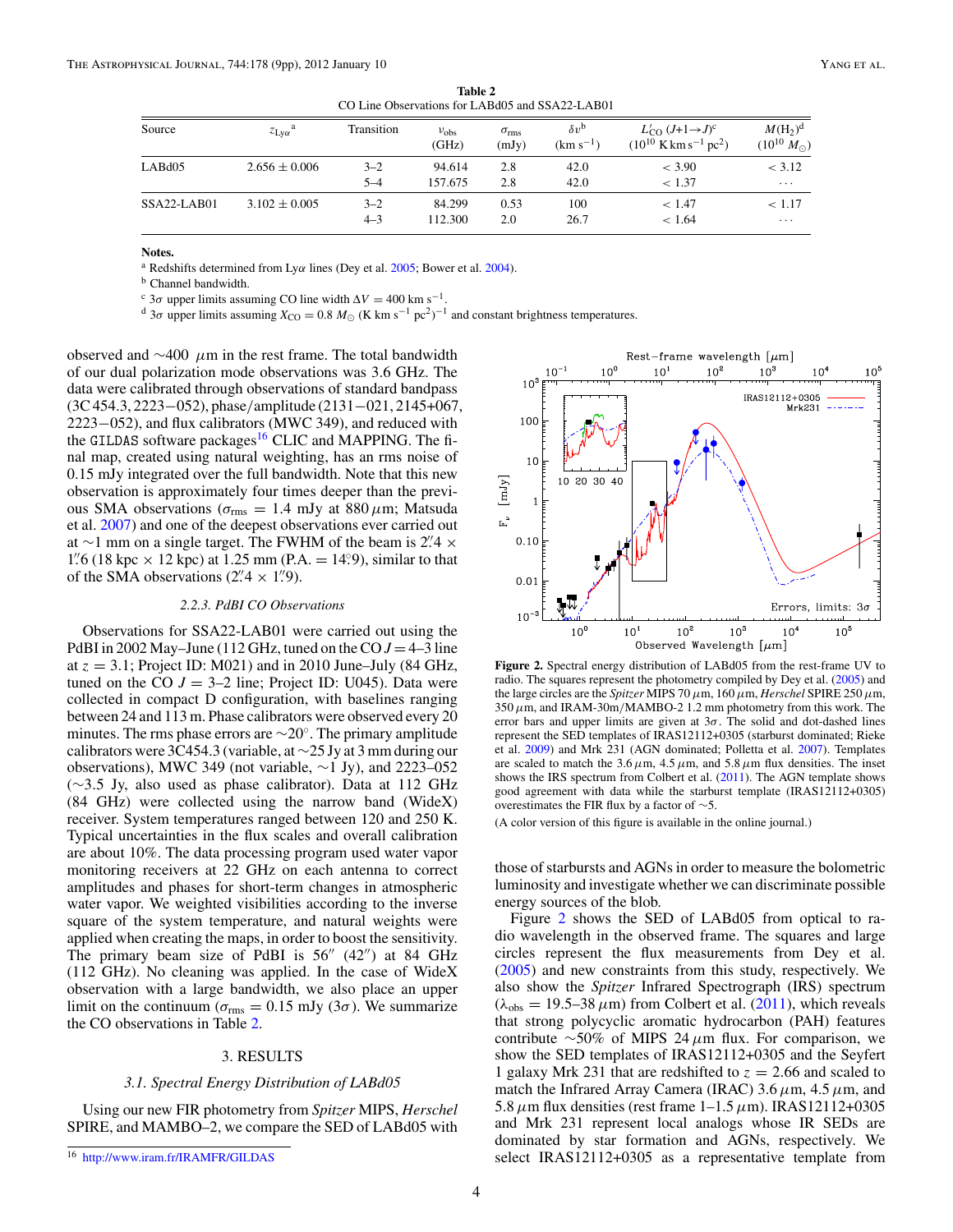<span id="page-4-0"></span>

**Figure 3.** Spectral energy distribution of LABd05 focusing on mid-IR to millimeter wavelengths. New data points from this work are fitted with a modified blackbody SED with a dust temperature  $T_d$  and an emissivity index *β*. The error bars and upper limits are given at 3*σ*. The left inset shows the likelihood distribution of the fits in  $T_d$  and  $\beta$  space. The contours represent the  $1\sigma$ ,  $2\sigma$ , and  $3\sigma$  confidence intervals. We find a dust temperature  $T_d$  of 44, 35, and 29 K for different  $\beta = 1, 1.5,$  and 2, respectively. While there is a degeneracy between  $T_d$  and *β*, we find that the model with colder dust temperature ( $T_d \sim$ 30 K) provides a better fit to the data.

(A color version of this figure is available in the online journal.)

11 LIRG*/*ULIRG templates compiled by Rieke et al. [\(2009\)](#page-8-0) by searching for a template that best matches our data. The Mrk 231 template is also selected by searching for the bestfit templates from the AGN-dominated templates compiled by Polletta et al. [\(2007\)](#page-8-0).

We find that the AGN template (Mrk 231) is able to fit the full SED of LABd05 from the rest frame 1*μ*m to 350*μ*m reasonably well, but additional PAH emission is required to reproduce the strong 7.7*μ*m features in the observed *Spitzer* IRS spectrum, and the Mrk 231 template slightly underpredicts the longwavelength FIR flux densities. On the other hand, the starburst template overestimates the FIR luminosity by a factor of  $\approx$ 5 and fails to fit the IRAC 8.0  $\mu$ m and MIPS 24  $\mu$ m data points as discussed by Dey et al. [\(2005\)](#page-8-0). Clearly, more sophisticated SED modeling is required and observations around the rest frame  $2-10 \mu$ m are essential for fully constraining the SED.

Since our new (sub)millimeter observations cover both sides of the thermal dust peak, we can constrain the dust temperature and the FIR luminosity of LABd05. We fit the data with a modified blackbody SED (Hildebrand [1983\)](#page-8-0) with the following functional form at  $h\nu/kT_d \lesssim 1$ :

$$
S_{\nu} \propto \frac{\nu^{(3+\beta)}}{\exp(h\nu/kT_d) - 1}, \qquad (1)
$$

where  $T_d$  is the effective dust temperature and  $\beta$  is the dust emissivity index with  $1 \lesssim \beta \lesssim 2$ . In Figure 3, we show the bestfit models and the likelihood distribution of  $T_d$  and  $\beta$  parameters. While  $T_d$  and  $\beta$  are degenerate, we find that the model with the higher  $\beta$  and lower dust temperature  $T_d$  shows better agreement with the data. Insufficient data on the shorter wavelength side of the peak prevents us from constraining the lower*/*upper limits on  $T_d/\beta$ , so we choose  $\beta = 2$  as a nominal value and determine the best fit dust temperature  $T_d = 29^{+2}_{-1}$  K. For reference, we also show the fits for fixed  $\beta = 1$  and 1.5 which results in  $T_d \simeq 44^{+4}_{-3}$  and  $35^{+2}_{-2}$  K, respectively.

Using these SED fits, we derive the far-IR and bolometric luminosity (*L*FIR and *L*bol) of LABd05. We find *L*FIR(40–  $1000 \,\mu\text{m}$ ) = (4.0 ± 0.52) ×  $10^{12} L_{\odot}$  and  $L_{\text{bol}}$  = (8.6 ± 1.1) ×  $10^{12} L_{\odot}$ , consistent with SMGs and ULIRGs. To obtain the bolometric luminosity, we apply the  $L_{bol} \approx 2.15 L_{FIR}$  correction based on the Mrk 231 SED template. Note that the SPIRE 350  $\mu$ m flux density,  $vL_v = (3.5 \pm 0.6) \times 10^{12} L_{\odot}$ , alone can roughly constrain the *L*<sub>FIR</sub> since the SPIRE band corresponds to the peak of the SED. We estimate the dust mass,  $M_d$ , using

$$
M_{\text{dust}} = \frac{1}{1 + z} \frac{S_{\nu} D_L^2}{\kappa_{\nu}^{\text{rest}} B(\nu_{\text{rest}}, T_d)},\tag{2}
$$

where  $S_v$  is the observed flux density,  $D_L$  is the luminosity distance,  $\kappa_{\nu}^{\text{rest}}$  is the rest-frame dust mass absorption coefficient, and  $B(v, T_d)$  is the Plank function at the rest frame. We adopt  $T_d = 29$  K and  $\beta = 2$  from our best-fit model and  $k_{125\mu m} = 26.4 \text{ cm}^2 \text{ g}^{-1}$  (Dunne et al. [2003\)](#page-8-0), which corresponds to  $\kappa_{850\mu m} = 0.57 \text{ cm}^2 \text{ g}^{-1}$  assuming  $\kappa \propto v^{\beta}$ . We find a total dust mass of  $M_{\text{dust}} = (1.4 \pm 0.7) \times 10^9 M_{\odot}$ . Note that this dust mass estimate strongly depends on the choice of  $\kappa_v^{\text{rest}}$  and  $T_d$ . The absorption coefficient  $\kappa_{850 \mu m}$  is uncertain to a factor of ~2, e.g.,  $\kappa_{850 \mu m} = 0.77 \text{ cm}^2 \text{ g}^{-1}$  (Dunne et al. [2000,](#page-8-0) [2011\)](#page-8-0) or  $\kappa_{850 \mu m} =$ 0.38 cm<sup>2</sup> g<sup>-1</sup> (Milky Way dust model; Draine [2003\)](#page-8-0). Or if we adopt the lower temperature  $T_d = 35$  K for  $\beta = 1.5$ , the dust mass will decrease by a factor of 2.2.

#### *3.2. Non-detection of Continuum Emission in SSA22-LAB01*

SSA22-LAB01 was not detected down to  $S_{870 \mu m}$  = 8.1–12 mJy beam<sup>-1</sup> (3 $\sigma$ ) with new APEX/LABOCA singledish observations that have a similar beam size  $(19'')$  to the previous SCUBA 850 $\mu$ m observations (15<sup>"</sup>). Chapman et al. [\(2004\)](#page-8-0) reported that SSA22-LAB01 contains a bright submillimeter galaxy: SMM J221725.97+001238.9 with the flux densities of  $S_{850 \mu m} = 16.8 \pm 2.9$  mJy and  $S_{450 \mu m} = 45.1 \pm 15.1$  mJy, respectively.<sup>17</sup> If we assume simple model SEDs with  $(T_d, \beta)$  = (40 K, 2) and (30 K, 1.5), we expect an 870*μ*m flux density of  $S_{870 \mu m} = 15.7 - 16.1$  mJy, which would be detected by LABOCA with 4*σ*–6*σ* significance depending on the LABOCA error estimates (Section [2.2.1\)](#page-2-0). This non-detection is consistent with essentially all measurements of the source in the literature, in particular the SMA observations by Matsuda et al. [\(2007\)](#page-8-0). In that study, SSA22-LAB01 was also not detected down to  $S_{880 \mu m} = 4.2$  mJy beam<sup>-1</sup> (3 $\sigma$ ) with a ~2" spatial resolution. They proposed, as explanation, that the dust emission (reported by SCUBA) is extended on spatial scales larger than 4" such that the interferometer observation would resolve out this smooth component. However, the original SCUBA observation is not verified by our LABOCA observation for which this argument does not hold. Furthermore, an ASTE-AzTEC single-dish observation with a larger beam size (FWHM  $\approx$  28") than SCUBA  $(15'')$  also failed to detect dust continuum down to ∼3 mJy (3*σ*) at 1.1 mm (Kohno et al. [2008;](#page-8-0) Tamura et al. [2009\)](#page-8-0), thus contradicting the SCUBA measurement at the 4.5*σ* confidence level. In Figure [4,](#page-5-0) we show the upper limits derived from our LABOCA and PdBI observations with the existing (sub)millimeter observations of the SSA22-LAB01. These observations are summarized in Table [3.](#page-5-0) The solid and dot-dashed

 $\frac{17}{17}$  Slightly different values for the SCUBA 850  $\mu$ m and 450  $\mu$ m fluxes are reported in Chapman et al. [\(2001,](#page-8-0) [2004,](#page-8-0) [2005\)](#page-8-0). Since all the flux

measurements agree with each other within uncertainties, we adopt the values reported by Chapman et al. [\(2004\)](#page-8-0) throughout the paper.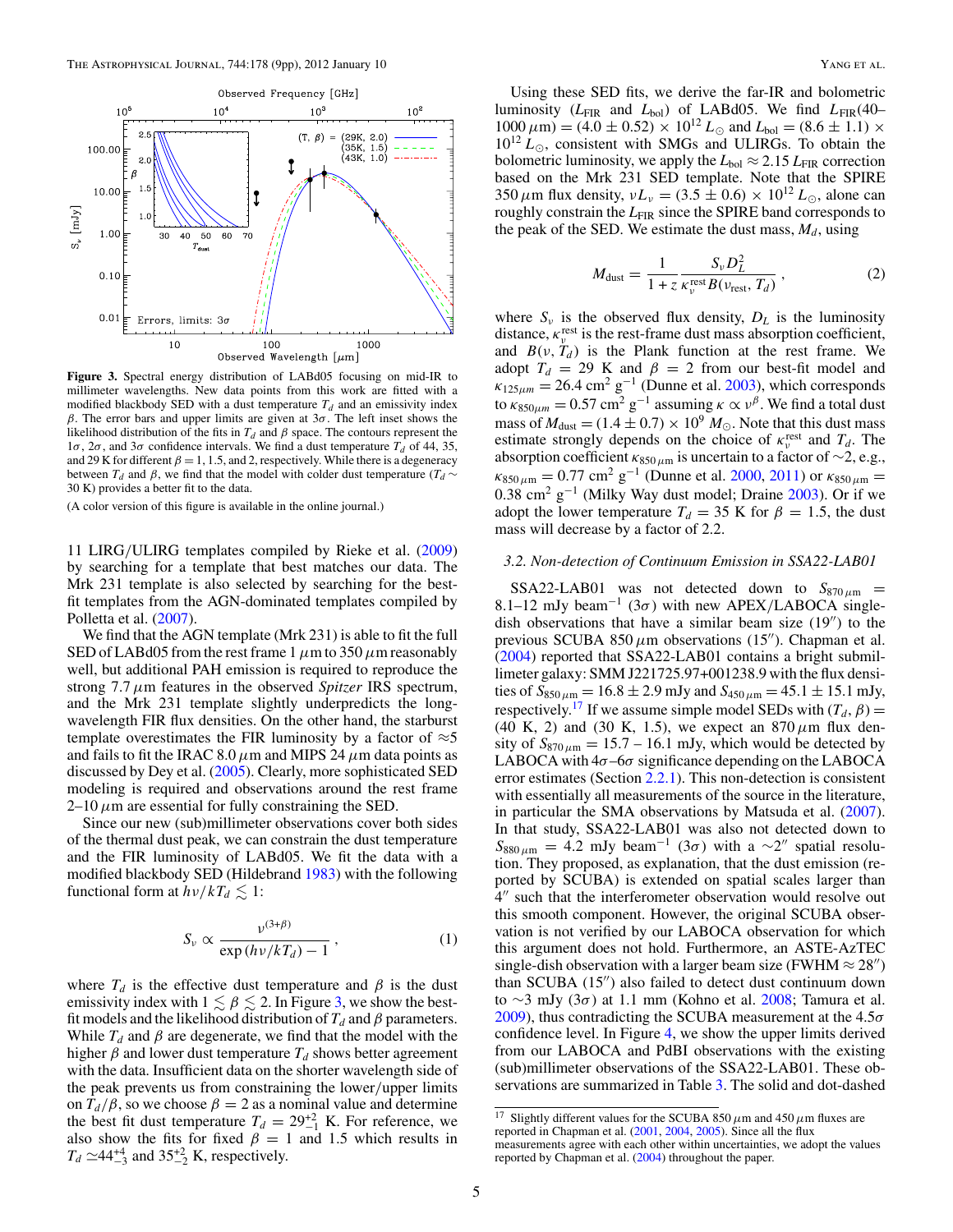<span id="page-5-0"></span>

**Figure 4.** FIR flux densities of SSA22-LAB01. Different symbols represent the (sub)millimeter observations with different instruments and beams sizes (see Table 3). The filled and open symbols indicate the flux measurements from single dish and interferometer observations, respectively. All the uncertainties and upper limits are in  $3\sigma$  level. For illustration purposes, the solid and dot-dashed lines represent the modified blackbody SEDs normalized at the  $S_{850 \mu m} = 6$  mJy with  $(T_d, \beta) = (40 \text{ K}, 2)$  and  $(30 \text{ K}, 1.5)$ , respectively. The upper limits from all other instruments disagree with the SCUBA 850*μ*m measurement.

(A color version of this figure is available in the online journal.)

lines represent the two model SEDs normalized at  $S_{850 \mu m}$  = 6 mJy, showing the possible range of the extrapolated flux densities at various wavelengths. The upper limits from all other (sub)millimeter observations (both single-dish and interferometer) are inconsistent with the SCUBA measurements. Therefore, we conclude that the previous SCUBA measurements are not reliable.

Given that SSA22-LAB01 contains multiple galaxies and that the total star formation rate within the blob is at least  $\sim$ 220 *M*<sub>☉</sub> yr<sup>-1</sup> (Matsuda et al. [2007\)](#page-8-0), it is critical to identify galaxies by their dust emission within the Ly*α* halo which produce most of the bolometric luminosity. In order to detect dust emission from individual galaxies within SSA22-LAB01, we compare our deep PdBI 1.2 mm continuum map with the locations of the UV and *Spitzer* IRAC sources identified by Chapman et al.  $(2004)$  and Geach et al.  $(2007)$ . In Figure [5,](#page-6-0) we show the PdBI 1.2 mm continuum map of SSA22-LAB01 and overlay the contours of this map on the Ly*α* and *BV* broadband images (Matsuda et al. [2004\)](#page-8-0). The pointing center of the LABOCA observation is marked with a large cross (positional uncertainty of 3*.* 6) and a dashed circle gives the beam size of 19". This pointing center is the same as the phase center of the PdBI observations. We show locations of the *Spitzer/*IRAC sources marked as LAB 1 *abcde* (Geach et al. [2007\)](#page-8-0) in Figure [5.](#page-6-0) Out of these five IRAC sources, three sources (LAB 1 *a*, *b*, and *e*) are likely associated with the SSA22-LAB01 (Geach et al. [2007;](#page-8-0) Uchimoto et al. [2008\)](#page-8-0). We find that no significant emission is detected from these three galaxies while there is a  $∼4\sigma$  peak (R.A. = 22<sup>h</sup>17<sup>m</sup>26<sup>8</sup>.06, decl. = 00° 12′35′. 1) between LAB 1*a* and 1*b*. Furthermore, none of the ∼3*σ* peaks within the field of view of our 1.2 mm map agree with other UV sources in the field (right panel in Figure [5\)](#page-6-0). Therefore, we conclude that none of the known optical or near-IR emitting galaxies within the SSA22-LAB01 Ly*α* halo are detected at 1.2 mm down to 0.45 mJy beam<sup>-1</sup> (3 $\sigma$ ). Future observations with the Atacama Large Millimeter*/*submillimeter Array (ALMA) will be required to verify this tentative ∼4*σ* peak.

**Table 3** FIR Observations of SSA22-LAB01

| Facility      | Wavelength<br>$(\mu m)$ | Beam Size<br>(arcsec) | $S_{\nu}^{\ a}$<br>(mJy)          | Reference <sup>b</sup> |
|---------------|-------------------------|-----------------------|-----------------------------------|------------------------|
| <b>SCUBA</b>  | 850<br>450              | 15<br>8               | $16.8 \pm 2.9$<br>$45.1 \pm 15.1$ | (1)                    |
| <b>AzTEC</b>  | 1100                    | 28                    | <3.0                              | (2)                    |
| <b>SMA</b>    | 880                     | $2.5 \times 1.9$      | <4.2                              | (3)                    |
| <b>LABOCA</b> | 870                     | 19                    | ${<}12.0$                         | This study             |
| PdBI          | 1250                    | $2.4 \times 1.6$      | ${<}0.45$                         | This study             |
| PdBI          | 3500                    | $8.4 \times 5.4$      | < 0.15                            | This study             |

**Notes.**

<sup>a</sup> 3*σ* upper limits if non-detection.

<sup>b</sup> (1) Chapman et al. [2001,](#page-8-0) [2004,](#page-8-0) [2005;](#page-8-0) (2) Kohno et al. [2008;](#page-8-0) Tamura et al. [2009;](#page-8-0) (3) Matsuda et al. [2007.](#page-8-0)

Without any formal detection at (sub)millimeter wavelengths, the FIR luminosity of SSA22-LAB01 remains highly uncertain. We place upper limits on the FIR luminosity of SSA22-LAB01 using simple model SEDs to provide the possible range of  $L_{\text{FIR}}$ . If we normalize the SEDs at the  $870 \mu m$  3 $\sigma$  upper limit, we obtain  $L_{\text{FIR}} < 3.1 \times 10^{12} L_{\odot}$  and  $1.2 \times 10^{13} L_{\odot}$  depending on the choice of the model SED,  $(T_d, \beta) = (30 \text{ K}, 1.5)$  and  $(40 \text{ K}, 2)$ , respectively. If we adopt our 1.2 mm PdBI measurement, the individual galaxies within the blob have  $L_{\text{FIR}}$  < (0.39–2.1)  $\times$  $10^{12} L_{\odot} (3\sigma)$ .

In addition to the PdBI 1.2 mm continuum observation, we also place an upper limit on the 3 mm flux density using the PdBI CO observation (see Section 3.3). No continuum source is detected in the integrated channel map over 4 GHz bandwidth, resulting in 3*σ* limit of 0.15 mJy beam−<sup>1</sup> with a beam size of  $8\rlap.{''}4 \times 5\rlap.{''}4.$ 

### *3.3. Molecular Gas Content of LABd05 and SSA22-LAB01*

In Figure [6,](#page-6-0) we show the spectra of the CO lines for the LABd05 and the SSA22-LAB01 obtained from the IRAM-30m and PdBI, respectively. For LABd05, we show the spectra for the CO  $J = 3-2$  and CO  $J = 5-4$  lines with a velocity resolution of  $\delta v = 40 \text{ km s}^{-1}$ . For SSA22-LAB01, we show the CO  $J = 3-2$ and CO  $J = 4-3$  transition with  $\delta v = 100$  km s<sup>-1</sup> and 27 km s<sup>-1</sup>, respectively. The rms noise per channel ranges from 0.5 to 2.8 mJy beam<sup>-1</sup> (Table [2\)](#page-3-0) depending on the instruments and the transitions.

Because of the width of spectral the bandwidth ( $\sim$ 2000 km s<sup>-1</sup>), knowing the accurate redshift is critical in this CO detection experiment. In Figure  $6$ , we show the velocity range of CO lines that corresponds to the range spanned by Ly $\alpha$ :  $z = 2.656 \pm$ 0.006 for LABd05 (Dey et al. [2005\)](#page-8-0) and  $z = 3.102 \pm 0.005$ for SSA22-LAB01 (Bower et al. [2004;](#page-8-0) Matsuda et al. [2005\)](#page-8-0). Given that  $Ly\alpha$  emission lines from star-forming galaxies at  $z = 2-3$  could be redshifted against the optically thin nebular lines (i.e., systemic velocity) by 250–1000 km s−<sup>1</sup> (e.g., Pettini et al. [2001;](#page-8-0) Steidel et al. [2004,](#page-8-0) [2010\)](#page-8-0) due to either galactic-scale outflows or absorption by the intervening intergalactic medium, we note that CO lines, which are also expected to emit near the systemic velocity (e.g., Greve et al. [2005\)](#page-8-0), could be located blueward (higher *ν*<sub>obs</sub>) of the horizontal bars. For LABd05, we also show the velocity range corresponding to the optically thin He ii *λ*1640 emission that originates from the central region of the Ly*α* nebula. At least for LABd05, these two estimates for CO line centers are in good agreement, therefore we conclude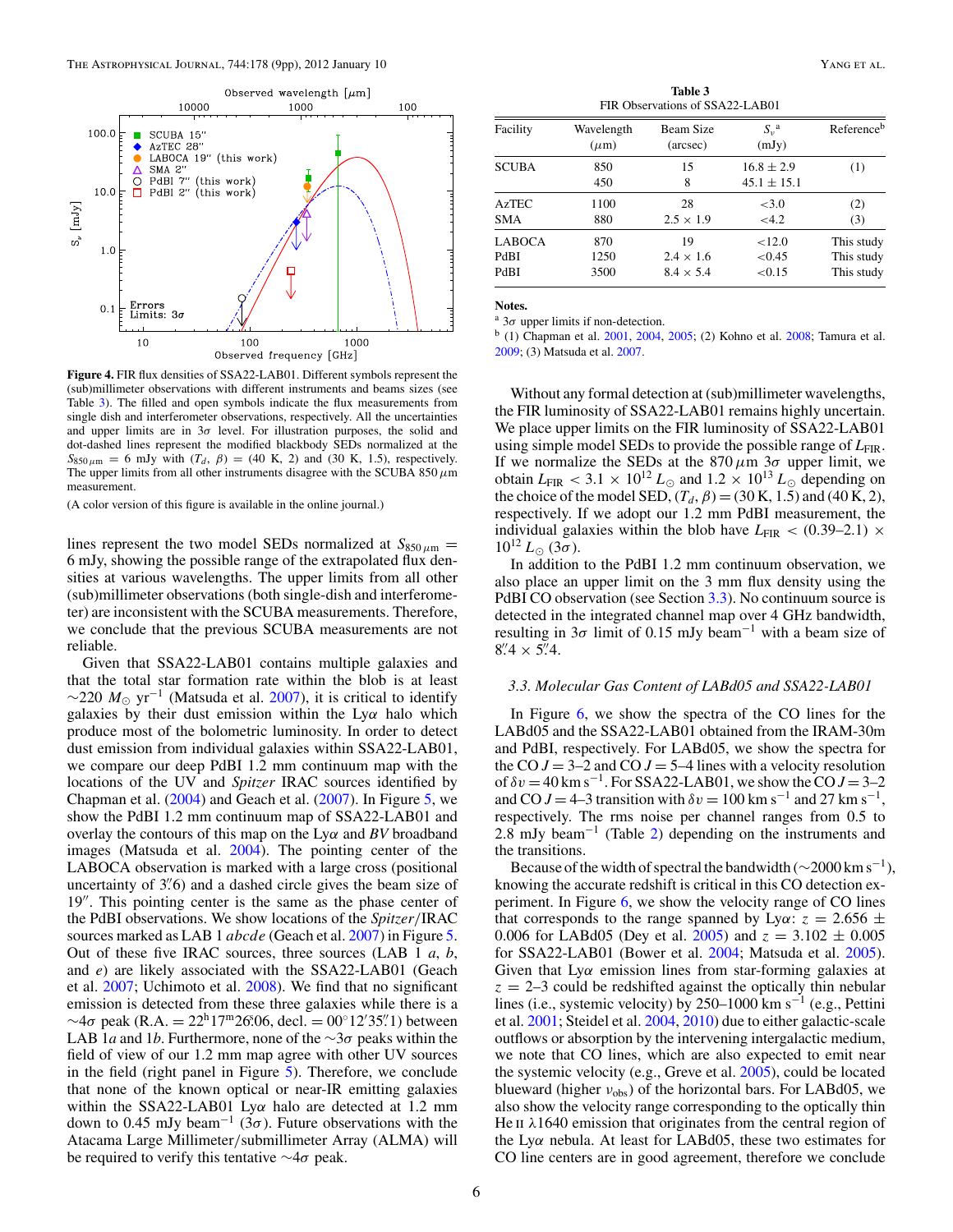<span id="page-6-0"></span>

**Figure 5.** Left: PdBI 1.2 mm continuum map of SSA22-LAB01. The synthesized beam has an FWHM of  $2^{\prime\prime}4 \times 1^{\prime\prime}6$  (P.A. = 14<sup>.</sup>9). The phase center of the PdBI is marked with a large cross—its size indicates the positional uncertainty of the LABOCA pointing. The LABOCA beam (FWHM = 19") is represented by the dashed circle. The small crosses represent the locations of the *Spitzer* IRAC sources (Geach et al. [2007\)](#page-8-0). No significant continuum source is detected above 3*σ* level at the location of these galaxies. Middle and right: PdBI 1.2 mm continuum contours superimposed on the Subaru*/*Suprime-Cam Ly*α* and *BV* broadband images (Matsuda et al. [2004\)](#page-8-0), respectively. The contours show  $-3\sigma$ ,  $-2\sigma$ ,  $-1\sigma$ ,  $1\sigma$ ,  $2\sigma$ , and  $3\sigma$  with  $\sigma = 0.15$  mJy beam<sup>-1</sup>. (A color version of this figure is available in the online journal.)



**Figure 6.** Top: IRAM-30m CO spectra for CO *J* = 3–2 and CO *J* = 5–4 transitions for LABd05. Both spectra have velocity resolutions of  $\delta v = 40 \text{ km s}^{-1}$ . The thick and thin horizontal bars represent the expected velocity range estimated from the Lyα and He u emission line in the optical (Dey et al. [2005\)](#page-8-0). Bottom: PdBI CO spectra for CO  $J = 3-2$  and CO  $J = 4-3$  transitions of SSA22-LAB01 with  $\delta v = 100 \text{ km s}^{-1}$  and 27 km s<sup>-1</sup>, respectively. Note that the scales of the *y*-axis are different between the two panels. The thick horizontal bars represent the expected velocity range estimated from the Ly*α* line (Bower et al. [2004\)](#page-8-0). The vertical arrows indicate the location of the previous tentative CO detection (Chapman et al. [2004\)](#page-8-0). No CO line is detected in either case. (A color version of this figure is available in the online journal.)

that it is unlikely that any potential CO line would fall outside of the spectral bandwidth covered by our IRAM-30m observations. We note that, for SSA22-LAB01, the CO  $J = 4-3$  spectra obtained with the old narrowband receivers at PdBI were taken with a limited bandwidth and no other optically thin emission lines were available to double check the systemic redshift. On the other hand, the PdBI CO  $J = 3-2$  spectrum obtained with the new WideX correlator has a very wide spectral coverage  $(4 \text{ GHz}; 14000 \text{ km s}^{-1})$ , enough to cover any plausible velocity

offsets between Ly*α* and CO lines. We conclude that no significant CO emission is detected above the rms noise near the expected velocities in both systems.

In the case of SSA22-LAB01, we also inspect whether any tentative source can be detected in the integrated channel maps. In Figure [7,](#page-7-0) we show the channel maps summed over  $\Delta V = 1000$  km s<sup>-1</sup> intervals centered at -1500, -500, 500, 1500 km s−<sup>1</sup> from the Ly*α* velocity center. While there could be a possible  $3\sigma$  detection near the phase center in the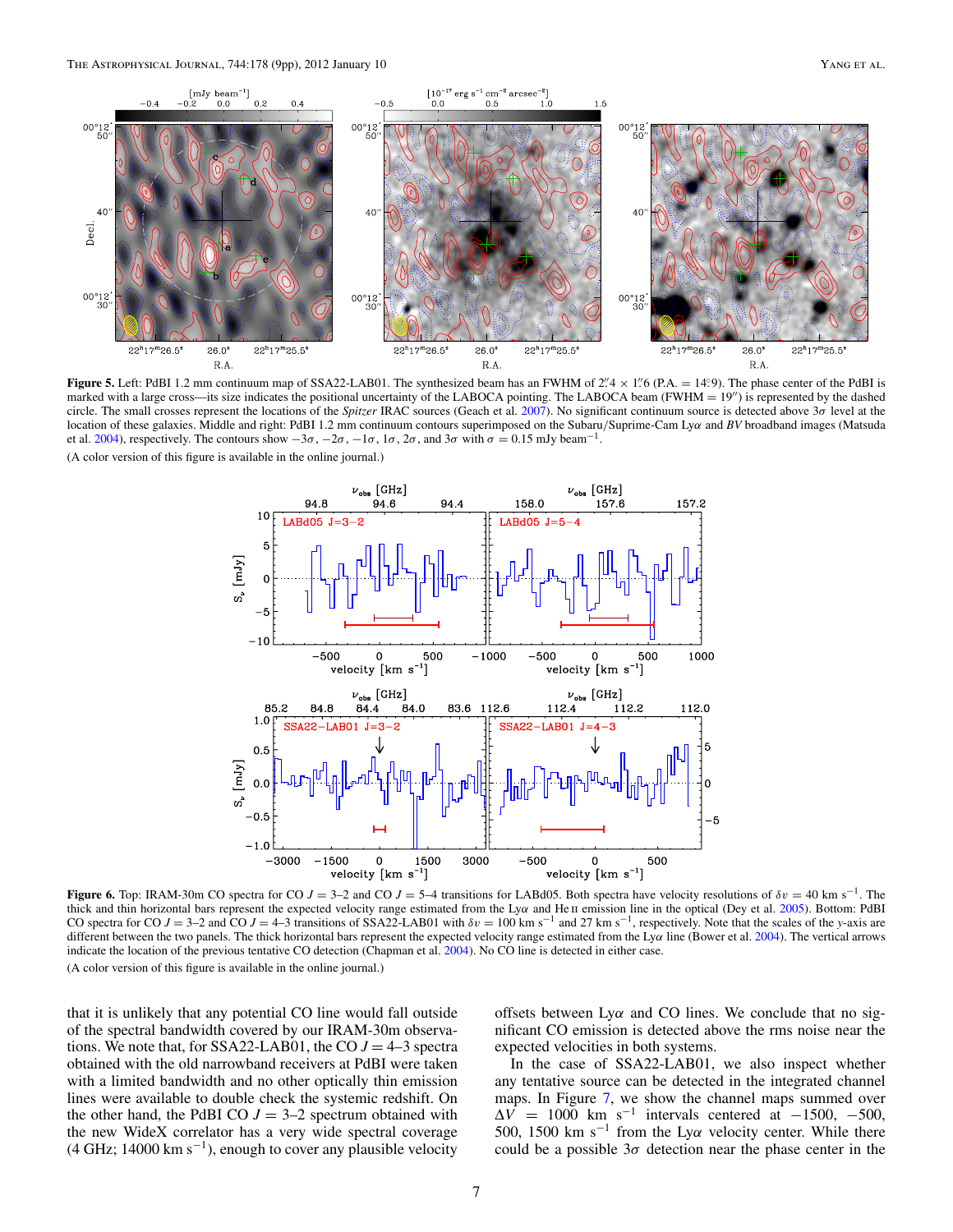<span id="page-7-0"></span>

**Figure 7.** Integrated channel map of the CO  $J = 3-2$  line for SSA22-LAB01. Each channel map is integrated over a 1000 km s−<sup>1</sup> bandwidth centered at the velocities shown in the upper left corners. The contours are at −3*σ*rms, −2*σ*rms, <sup>−</sup>1*σ*rms, 1*σ*rms, 2*σ*rms, and 3*σ*rms, where *<sup>σ</sup>*rms is the rms noise per 1000 km s−<sup>1</sup> velocity width (0.172 mJy beam−1). The phase center is marked with a cross in each panel. While there is a possible  $3\sigma$  detection near the phase center at the  $v = -500 \text{ km s}^{-1}$  channel, no significant CO line is detected at above  $3\sigma$  level per 100 km s<sup>-1</sup> channel in that bin.

(A color version of this figure is available in the online journal.)

 $v = -500$  km s<sup>-1</sup> channel map (upper right panel of Figure 7), this marginal detection in the integrated map corresponds to only <sup>∼</sup>1.7*<sup>σ</sup>* signal per 100 km s−<sup>1</sup> channels. Because we are not able to extract a reliable spectrum from this tentative source, we conclude that no significant CO line is detected above the  $3 \times$  rms noise near the expected velocities. More sensitive observations using ALMA will test whether or not this tentative emission is real.

Our new PdBI observation for SSA22-LAB01 rules out the previous tentative CO detection at high significance. Chapman et al. [\(2004\)](#page-8-0) reported a tentative  $(3.2\sigma)$  detection of a CO  $J = 4-3$  line from SSA22-LAB01 using the Owens Valley Radio Observatory Millimeter Array. The reported intensity is  $S_v \sim 10$  mJy at the peak with a line width of  $\sim 400$  km s<sup>-1</sup>. In Figure [6,](#page-6-0) we indicate the location of earlier tentative CO detection with arrows. As described in detail below, our 3*σ* limit for the integrated CO  $J = 4-3$  flux from PdBI is  $S_v \Delta V$  < 0.62 Jy km s<sup> $-1$ </sup>, i.e., we exclude the previous detection at high significance  $(12\sigma)$ .

Using these non-detections, we put constraints on CO line luminosities and molecular gas mass of the blobs. Following Solomon & Vanden Bout [\(2005\)](#page-8-0), the CO luminosity  $L'_{\text{CO}}$  (in K km s<sup>-1</sup> pc<sup>2</sup>) is given by

$$
L'_{\rm CO} = 3.25 \times 10^7 \, S_{\rm CO} \, \Delta V \, v_{\rm obs}^{-2} \, D_L^2 \, (1+z)^{-3} \,, \tag{3}
$$

where *ν*obs is the observing frequency (in GHz) and *DL* is the luminosity distance (in Mpc) to the source at a redshift *z*. For our non-detection, we adopt a 3*σ* upper limit on the velocityintegrated flux  $S_{\text{CO}}\Delta V = 3(\Delta V/\delta v)^{1/2}$  ( $\delta v \sigma_{\text{rms}}$ ) in Jy km s<sup>-1</sup>, where Δ*V* is the CO line width, *δv* is the channel bandwidth, and  $\sigma_{\rm rms}$  is the rms noise value per channel, respectively. As the CO line width is unknown, we adopt  $\Delta V = 400$  km s<sup>-1</sup>, consistent with FWHM = 300–450 km s<sup>-1</sup> measured from

the optically thin H*α* lines in two other Ly*α* blobs in the Extended Chandra Deep Field South (Yang et al. [2011\)](#page-8-0). For LABd05, we obtain  $3\sigma$  CO line luminosity limits,  $L'_{CO(5-4)}$  <  $1.37 \times 10^{10}$   $(\Delta V/400)^{1/2}$  K km s<sup>-1</sup> pc<sup>2</sup> and  $L'_{\text{CO(3-2)}}$  <  $3.90 \times 10^{10}$   $(\Delta V/400)^{1/2}$  K km s<sup>-1</sup> pc<sup>2</sup>. In the case of the SSA22-LAB01, we obtain the upper limits of  $L'_{\text{CO}(4-3)} < 1.6 \times 10^{-10}$  $10^{10}$   $(\Delta V/400)^{1/2}$  and  $L'_{\text{CO}(3-2)} < 1.5 \times 10^{10}$   $(\Delta V/400)^{1/2}$ K km s<sup> $-1$ </sup> pc<sup>2</sup>.

The upper limits for the total molecular gas mass,  $M(\text{H}_2)$ , can be derived using a  $CO$ -to- $H<sub>2</sub>$  conversion factor between CO  $J = 1-0$  luminosity and molecular gas mass,  $X_{\text{CO}}$ . Here we adopt  $X_{\text{CO}} \approx 0.8 M_{\odot}$  (K km s<sup>-1</sup> pc<sup>2</sup>)<sup>-1</sup>, which was proposed as appropriate for starburst environments found in ULIRGs (Downes & Solomon [1998\)](#page-8-0). If we assume a constant brightness temperature for the different CO transitions, i.e., CO  $J = 1-0$  luminosity as defined by Equation (3) is the same as those of upper  $(J+1) \rightarrow J$  transitions, the upper limits on the molecular gas mass can be given as  $M(H_2)$  < 3.1 and  $1.2 \times 10^{10} M_{\odot} (\Delta V/400)^{1/2} (X_{\rm CO}/0.8)$  for LABd05 and SSA22-LAB01, respectively. Note that, for submillimeter galaxies and QSOs in a similar redshift range, the gas has been found to be thermalized at least up to the  $J = 3-2$  transition as the ratio  $L'_{\text{CO}(3-2)}/L'_{\text{CO}(1-0)}$  is close to unity ( $\approx$ 0.8, e.g., Weiss et al. [2007\)](#page-8-0). Therefore, we use only the  $J = 3-2$  transition to estimate limits on  $L'_{\rm CO(1-0)}$  and  $M({\rm H_2}).$  We note that our final  $M({\rm H_2})$  estimates are strongly dependent not only on the intrinsic excitation but also on the choice of  $X_{\text{CO}}$ . For example, if we adopted  $X_{\text{CO}} \approx$ 4.5  $M_{\odot}$  (K km s<sup>-1</sup> pc<sup>2</sup>)<sup>-1</sup>, the Milky Way value, the resulting molecular gas mass limits would increase by a factor of  $~5$ .

# *3.4. LFIR–L* CO *Correlation*

With the FIR luminosity and the upper limit on CO luminosity in hand, we investigate whether  $L'_{\text{CO}}$  and  $L_{\text{FIR}}$  of the LABd05 are consistent with the known  $L_{\text{FIR}}-L'_{\text{CO}}$  scaling relations. For SSA22-LAB01, the ratio between *L*FIR and *L*<sup>'</sup><sub>CO</sub> remains unconstrained so far. For nearby starburst and spiral galaxies with  $L_{\text{FIR}} \lesssim 10^{12} L_{\odot}$ , the correlation has the form  $\log L_{\text{FIR}} = (1.26 \pm 0.08) \times \log L'_{\text{CO}} - 0.81$  (Gao & Solomon [2004\)](#page-8-0). When ULIRGs, SMGs, radio galaxies (RGs), and QSOs are included, the relation becomes slightly steeper,  $\log L_{\text{FIR}} = (1.39 \pm 0.05) \times \log L'_{\text{CO}} - 1.76$ , but still holds over five orders of magnitude in *L*<sub>FIR</sub> (Riechers et al. [2006\)](#page-8-0). For LABd05 with  $L_{\text{FIR}} = (4.0 \pm 0.5) \times 10^{12} L_{\odot}$ , we expect  $L'_{\text{CO}} = (2.2 \pm 1.9) \times 10^{10} \text{ K km s}^{-1} \text{ pc}^2$  for the ULIRG*/*SMG*/*RG*/*QSO relation. Therefore, we find that our 3*σ* upper limit on *L* CO for LABd05 is consistent with the known *L*FIR–*L* CO scaling relations. In terms of the continuum-to-line luminosity ratio, we find that  $L_{\text{FIR}}/L'_{\text{CO}} > 100$ , which is consistent with the  $L_{\text{FIR}}/L'_{\text{CO}} = 125 - 240 L_{\odot}$  (K km s<sup>-1</sup> pc<sup>2</sup>)<sup>-1</sup> for the galaxies with  $L_{\text{FIR}} \sim 10^{12-13} L_{\odot}$ . Note that due to the nonlinear relation between  $L_{\text{FIR}}$  and  $L'_{\text{CO}}$ , the ratio  $L_{\text{FIR}}/L'_{\text{CO}}$  has a large spread depending on  $L_{\text{FIR}}$ .

# 4. SUMMARY AND CONCLUDING REMARKS

We have obtained IR and (sub)millimeter observations of the two best-studied Ly*α* blobs, LABd05 and SSA22-LAB01, in order to constrain their energy budgets (i.e., the bolometric luminosity) and dust properties. We find that LABd05 has a high FIR luminosity,  $L_{\text{FIR}} = 4.0 \times 10^{12} L_{\odot}$ , comparable to values found for high-*z* SMGs and ULIRGs. The NIR-to-FIR SED of LABd05 is well described by the AGN–starburst composite template (Mrk 231). For SSA22-LAB01, no 870*μ*m